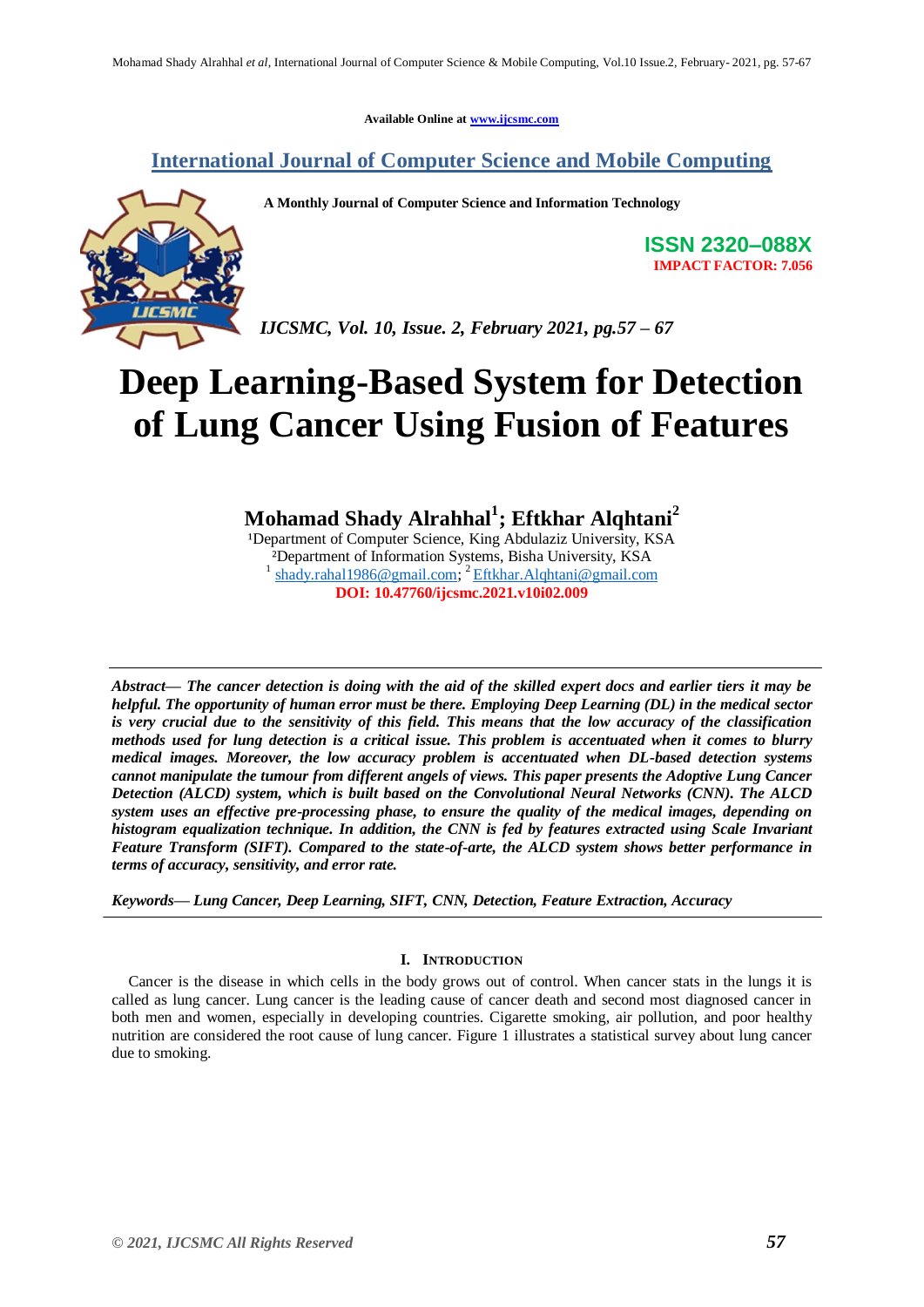

Annual Death Rate from Lung Cancer



**Statement of problem.** Computer science researchers have employed DL for lung cancer detection and other illnesses, and many approaches have been proposed, such as [2-6]. However, the quality of any proposed approach for lung cancer detection is evaluated based on its accuracy. This is to say, due to the sensitivity of diagnosis in the medical sector, a high error rate is critical and may lead to death. In the context of DL, the error rate is represented by the false positive (FP) cases that the intelligent machine fails to classify correctly. In real life, it is harmful for the patient to provide a diagnosis result of negative while the diagnosis is actually positive. Figure 2 illustrates the problem being addressed in this work.



Fig. 2 Problem of DL-based lung cancer detection systems.

Using CNNs can contribute to solve this issue and lead to better accuracy. That is because we can exploit the architecture of the CNN to control the shifting problem based on conventional layers, while the scaling problem can be absorbed by pooling functions.

**Contribution.** The scientific contribution of this work can be listed as follows:

1. To enhance the quality of the medical images (CT-scan), a histogram equalization based preprocessing step is used. This leads to train the diagnosing medical system on clear and clean medical images, which in turn enhances the level of accuracy.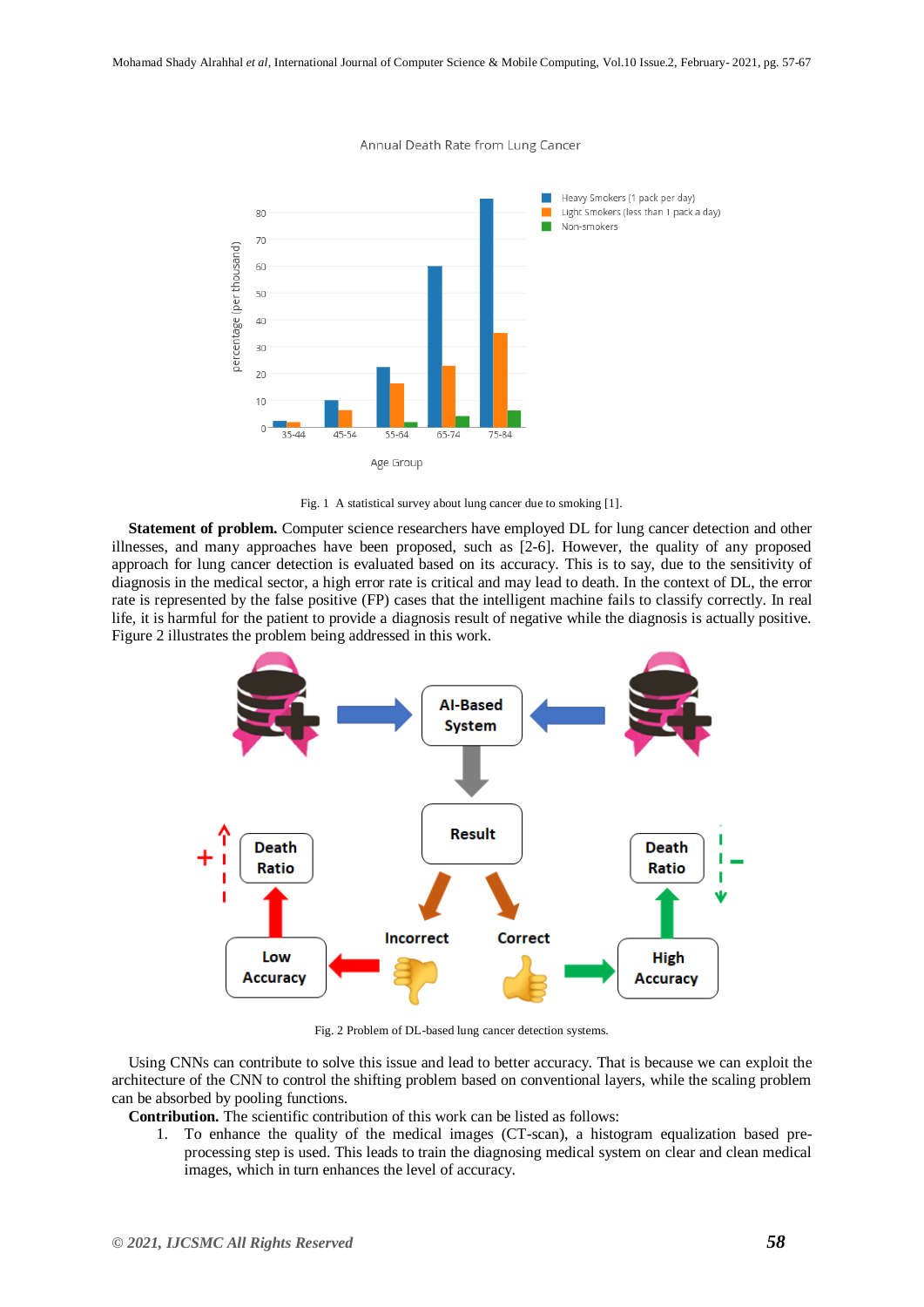- 2. The diagnosing medical system relies establishing a CNN, where features are extracted using advanced technique (SIFT). The importance of this technique comes from its ability to handle Cscan images at the level of pixels. To speed up the training time and lower the computational cost, a fusion is made between the features extracted by the SIFT and the features extracted by the CNN.
- 3. Extensive experiments are conducted to show the effectiveness of the proposed methods and compare with similar approaches.

**Organization of paper.** The rest of this work is organized as follows. Section II reviews the related work. Section III provides the proposed CNN classification model. In section V, presents the experiments and discusses. Finally, the paper is concluded in section VI.

#### **II. RELATED WORK**

Several medical image detection approaches have been proposed by researchers in general and for lung cancer detection in particular. We categorize them into two major approaches. These are discriminative models and handcrafted models. Discriminative models construct detail information about lung anatomy. It digs out low level features and automatically models the relation of original features and its corresponding label. On the other side, different from the discriminative methods, the hand crafted methods are immensely focus on domain specific understanding about the identification of labels. Nodule presence is challenging to describe, and previous handcrafted methods commonly misscreening the true labels, i.e., the predicted label is not akin with the ground truth [7,8].

In [9] considers the implementation of the lung cancer prediction system by utilizing the convolution neural network that overcomes the issues relating to manual cancer prediction. During this process CT scan images are collected and processed using the layer of neural network that makes automatic extraction of the image features, which are processed using the deep learning process for prediction of the cancer related features making use of the utilization of huge volume of images. The authors have created a system that helps making the decision while analysing the patient CT scan report. In [10] have predicted lung nodules from CT scan images using the convolution neural network method. During this process LIDC IDRI database images are collected and fed into the stack encoder (SAE), convolution neural network (CNN) and deep neural network (DNN) for effective classification of the lung cancer related feature as benign and malignant. The author has introduced a system that ensures up to 84.32% accuracy.

In CNN, medical images are directly processed, most often without segmenting the lung fields, throughout several convolutional layers that work as spatially localized filters and fully connected layers. These CNN architectures involve a very large number of parameters or weights in order to encode the images into a compact high-level feature space. To adjust the CNN parameters, training should be performed using a very large number of data images to avoid under-fitting. The extracted deep learned feature vector has shown a significant capability to describe precisely the training data and distinguish between normal and cancerous lung nodules [11]. For example, Jin et al. [12] trained a 3D CNN architecture, composed of eleven layers, using the segmented lung regions for the task of lung nodule detection. Their method achieved a detection accuracy of 87.5%.

#### **III.PROPOSED DL-BASED SYSTEM**

Building the proposed DL-based detection system goes through 6 steps, as shown in Figure 3.



Fig. 3 Steps of DL-based detection systems.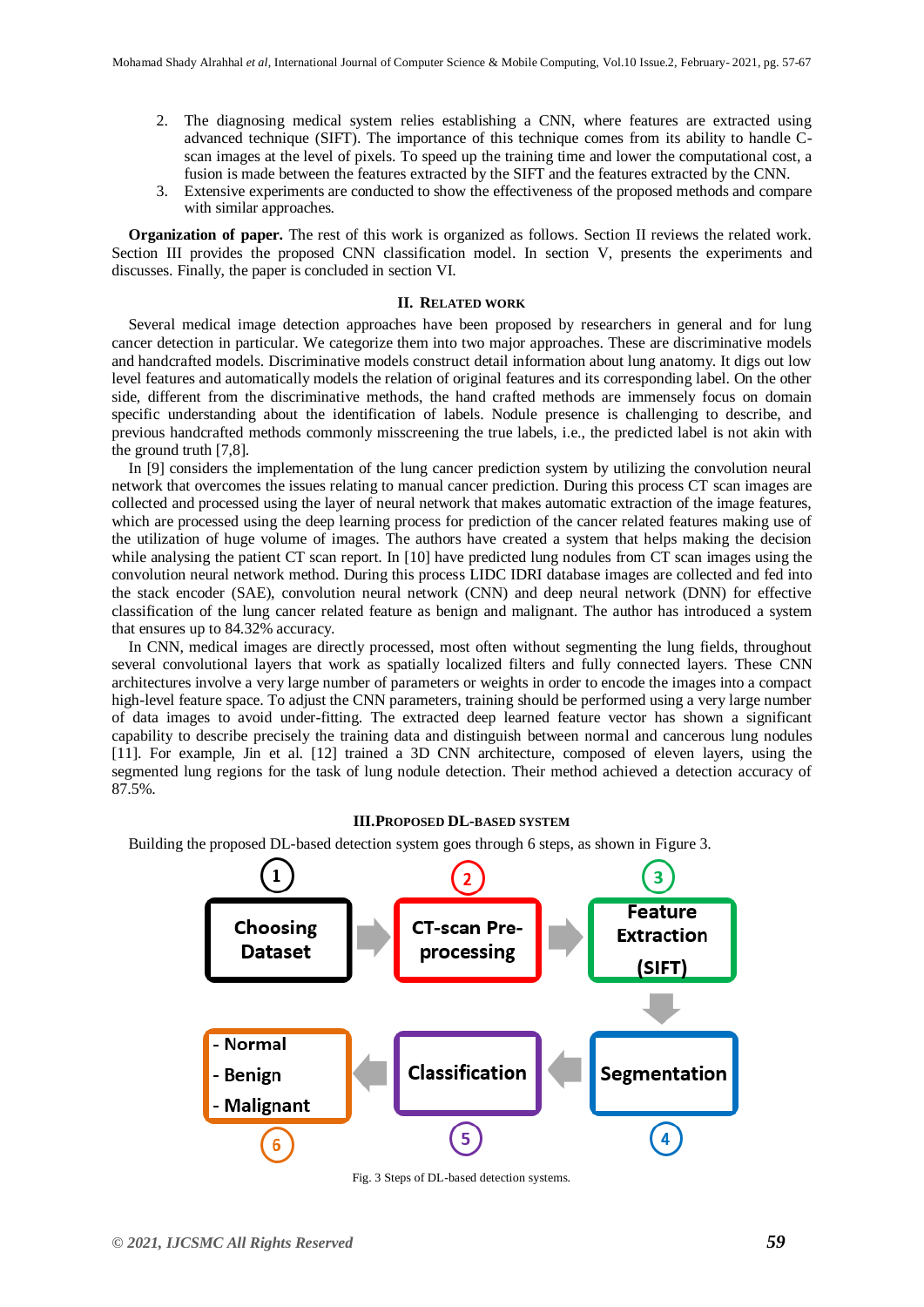#### *A. Choosing Dataset*

The datasets used are taken from Kaggle Data Science Bowl 2017 challenge (KDSB) and LUNA 16 [13]. These datasets are a collection of Computed Tomography scan images, in DICOM format. For each individual patient, in both datasets, there are about 100–400 axial slice of size 512 height and 512 widths. The two datasets are not similarly labelled. The Kaggle Data Science Bowl dataset contains 2,101 labelled data. It is labelled as 0 and 1.

#### *B. CT-scan Pre-processing*

The objective of this step is to enhance the quality of the CT-scan lung images. This in turn leads to higher classification accuracy. The reason behind this is that, the clearer edges and details are, the greater the ability to identify the area of the tumour is, and consequently the more accurate diagnosis is. Histogram equalization technique is used to end this step. Histogram is a graphical representation of the intensity distribution of an image. In simple terms, it represents the number of pixels for each intensity value considered. Histogram Equalization is a computer image processing technique used to improve contrast in images [14]. It accomplishes this by effectively spreading out the most frequent intensity values, i.e. stretching out the intensity range of the image. This method usually increases the global contrast of images when its usable data is represented by close contrast values. This allows for areas of lower local contrast to gain a higher contrast. Mathematically, the histogram equalized image (img =  $x_{image}^{C-Scan}$ ) will be defined by

$$
img_{y,t} = floor((y-1) \times \sum_{i=0}^{f_{y,t}} p_i)
$$
 (1)

$$
p_i = \frac{number\ of\ pixels\ with\ intensity\ i}{total\ number\ of\ pixels} \qquad i = 0, 1, ..., y - 1 \quad (2)
$$

Figure 4 shows the impact of histogram equalization in terms of enhancing the quality of medical images.



Fig. 4 lung CT-scan image before (A) and after (B) histogram equalization.

This step also contributes to make the proposed system adobtive against noisy medical images. the reason behind this is the medical images will not be allowed to enter the training phase until cleaning process if finished. Therfore, the noise is removed and the poor quality of the medical images is enahnced.

#### *C. Features Extraction (SIFT)*

The objective of the SIFT method is to extraction of features that are stationary even under change in rotation or scale of an image. In general, depending on some interesting points, the rotation invariance is guaranteed. This can be achieved by manipulation both the gradient orientations and the magnitudes of the pixels that are located as a neighbors to the interesting points. As for the scale invariance, it is guaranteed by utilizing a scale space based method [15]. The SIFT has five steps, as illustrated in Figure 5.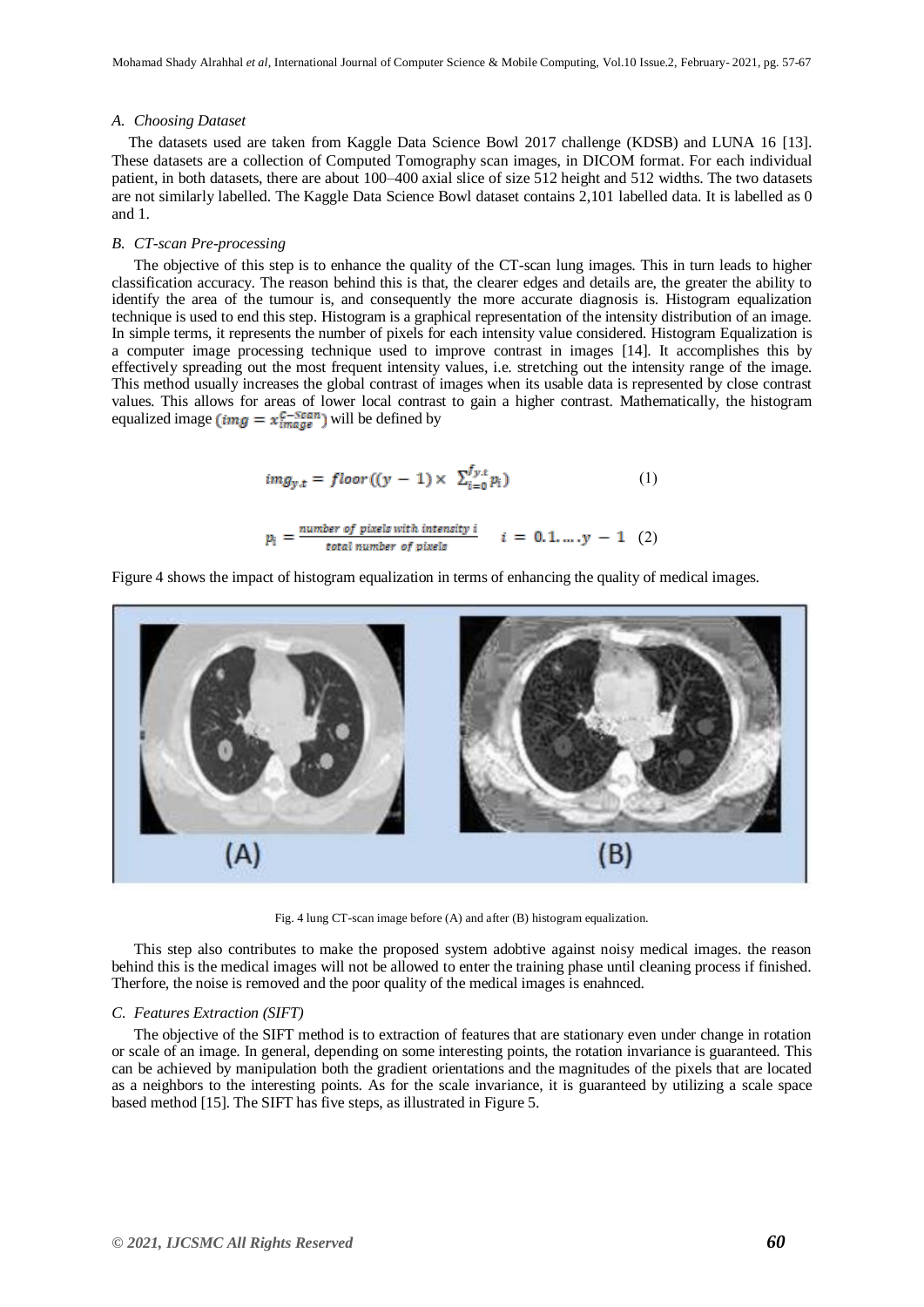

Fig. 5 steps of SIFT method.

The SIFT method used in this work can be seen as asupportive layer to the DL-based system. The DL-based system uses CNN to establish the classiifer. The features extracted from the CNN and the features extracted from the SIFT are fused to generate the final features that the calssifier will train on. Figure 6 shown the structue of the CNN used in this work.



Fig. 6 structure of the CNN.

## *D. Segmentation*

The objective of this step is to identify the edges as well as the features included within the edges (i.e. the pooled features extracted from the previous step). To this end, the Gaussian mixture model (GMM) is used [16]. figure 7 shows the result of the segmentation step on one C-scan images located in the selected data set.



Fig. 7 result of segmentation step.

### *E. Classification*

The objective of this step is to predict the class of the medical image. This means that the classifier should train firstly on the features that are extracted from both the CNN and the SIFT. The features extracted from the both methods are too extensive. This leads to high computational cost as well as long training time [17]. To solve this issue, a fusion is performed among the features obtained from the CNN and from the SIFT, as shown in Figure 8.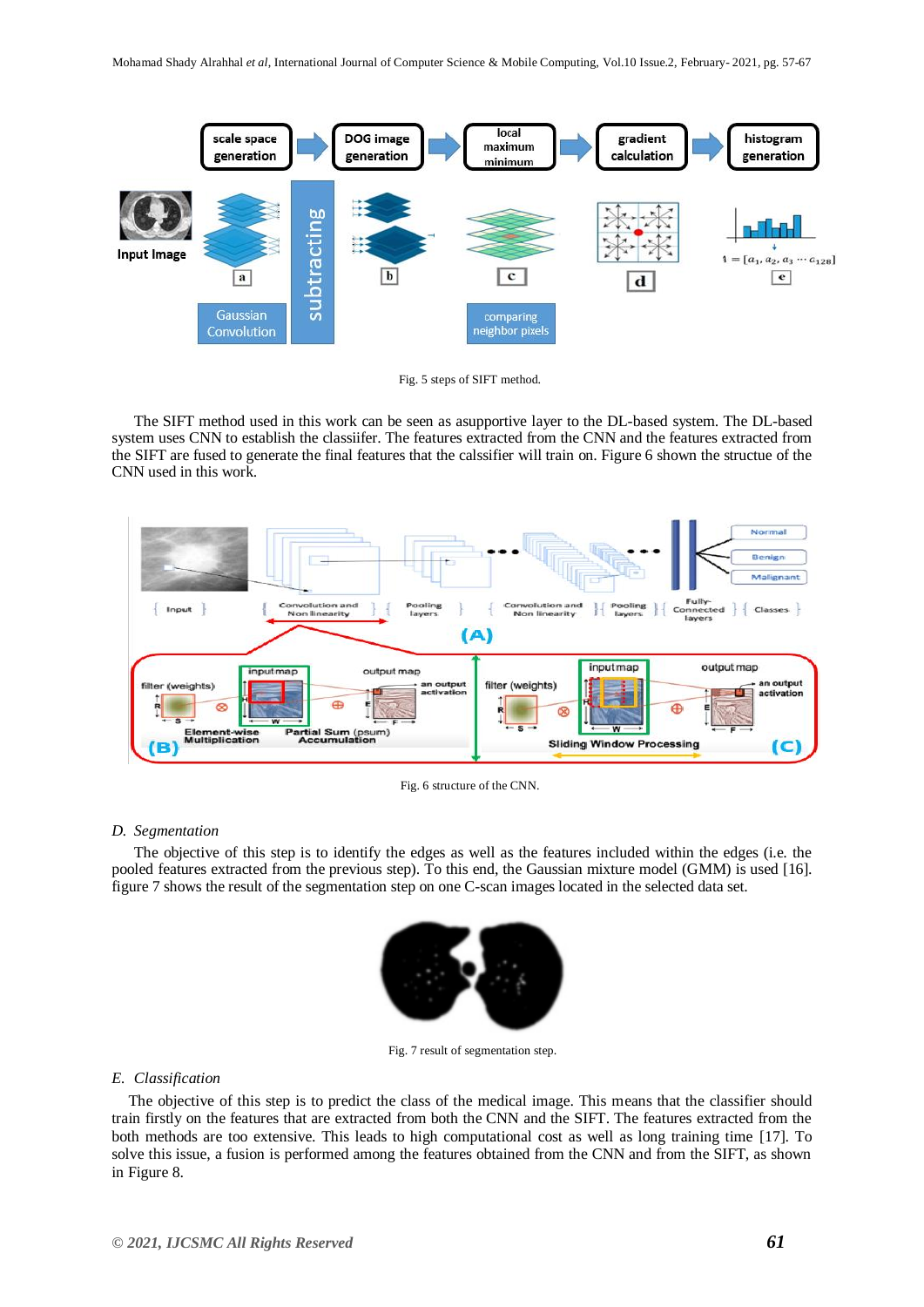

Fig. 8 Fusion of features.

The mechanism of fusion relies on the degree of similarity between tow given features. To end this, the correlation metric is employed to measure the level of similarity.

After training on the fused features, the fully connected layer in the CNN structure is built. The fully connected layer is linked with the Softmax activation function to perform the classification (prediction) process. Figure 9 illustrates the classification process using Softmax function.



Fig. 9 Using Softmax function in the classification process.

#### *F. Results Generation*

In this step, the accuracy of the proposed detection system is calculated. This requires conducting many experiments to obtain the results. This step is described in details in the next section.

It is worth mentioning that building any system requires determining the software technology that is used to define the architecture of the system. Agent based software technology has many befits [18] and can be used to build such detection systems. However, the main issue related to build medical systems using agent software technology is related to the security issue [19, 20] and privacy challenge [21-24]. In addition, security of medical images, through steganography as an example [25], and ensuring high performance are required [26]. Such issues are considered as a future work.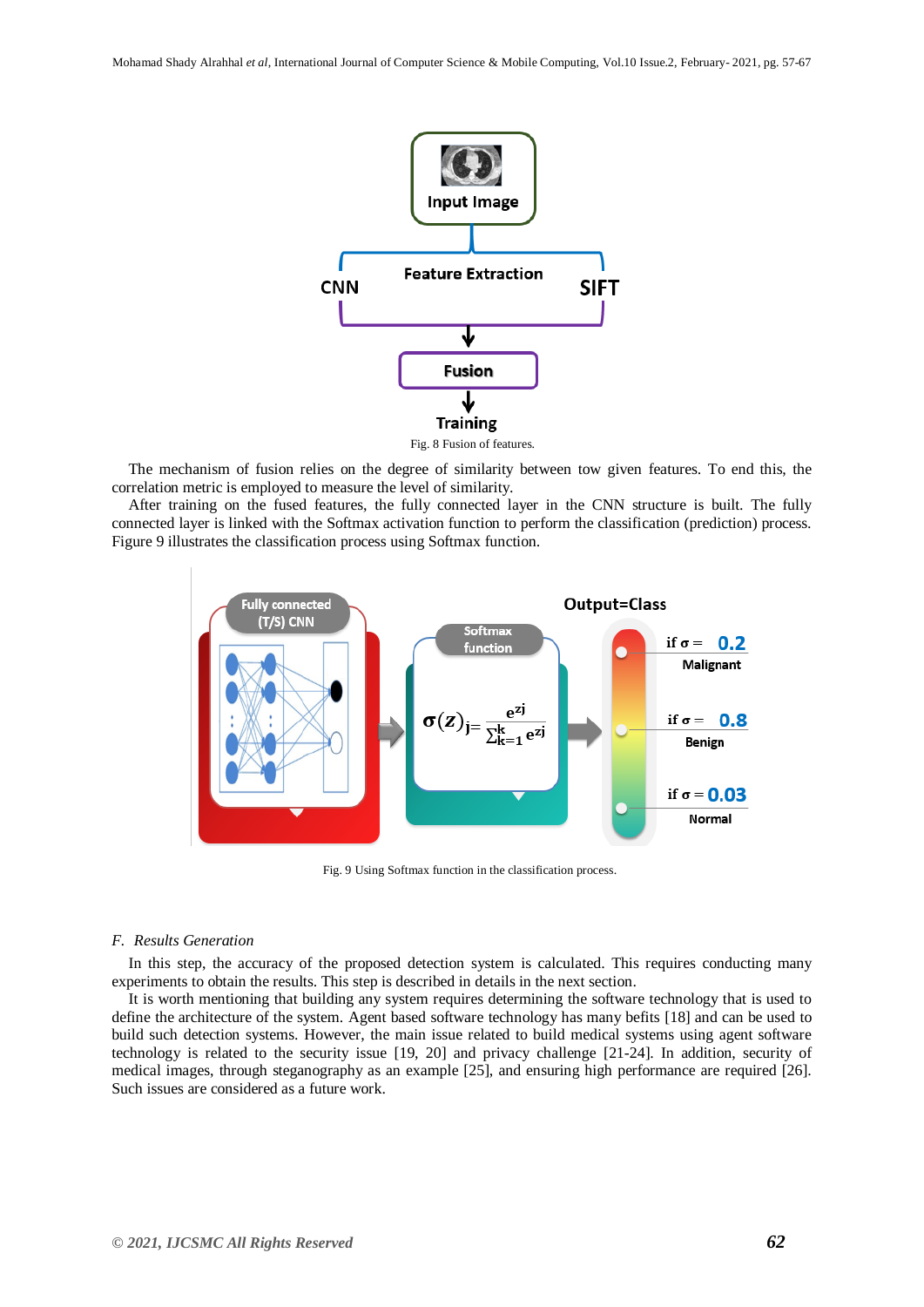### **IV.RESULTS AND DISCUSSION**

This section is organized so that it starts with setup, followed by presenting the systems that are involved in the comparison. Then the used metrics are provided for evaluation purpose. Finally, the results and discussions are presented.

#### *A. Setup*

The proposed DL-based system is executed on a laptop that has the specifications organized in Table I, where Matlab programming language is used for implementation.

| <b>TABLEI</b>  |
|----------------|
| SPECIFICATIONS |

| <b>Item</b>      | Details (value)                             |
|------------------|---------------------------------------------|
| Operating system | Microsoft Windows 10                        |
| System type      | x64-based PC                                |
| System model     | Dell Laptop 15-bs0xx                        |
| Processor        | Intel(R) Core(TM) $i7-7200U$ CPU @ 3.00 GHz |
| <b>RAM</b>       | $6$ GB                                      |

Figure 10 shows the implemented interface of the DL-based system.



Fig. 10 Interface of the proposed DL-based detection system.

### *B. Systems Involved in Comparison*

We compare the proposed system with two systems. The first system is built based on the decision tree technique, while the second one is built based on logistic regression technique. Table II summarizes the two systems.

| <b>TABLE II</b>        |  |
|------------------------|--|
| SYSTEMS FOR COMPARISON |  |

| System name | Used technique for classification | Pre-processing     | <b>Features extraction method</b> |
|-------------|-----------------------------------|--------------------|-----------------------------------|
| DT system   | Random forest                     | Smoothing          | Only CNN                          |
| LG system   | Logistic regression               | Contrast enhancing | Only CNN                          |

### *C. Used Metrics*

Three types of metrics are presented for use in the evaluation process. They are DL-based metrics, performance-based metrics, and quality of image metrics.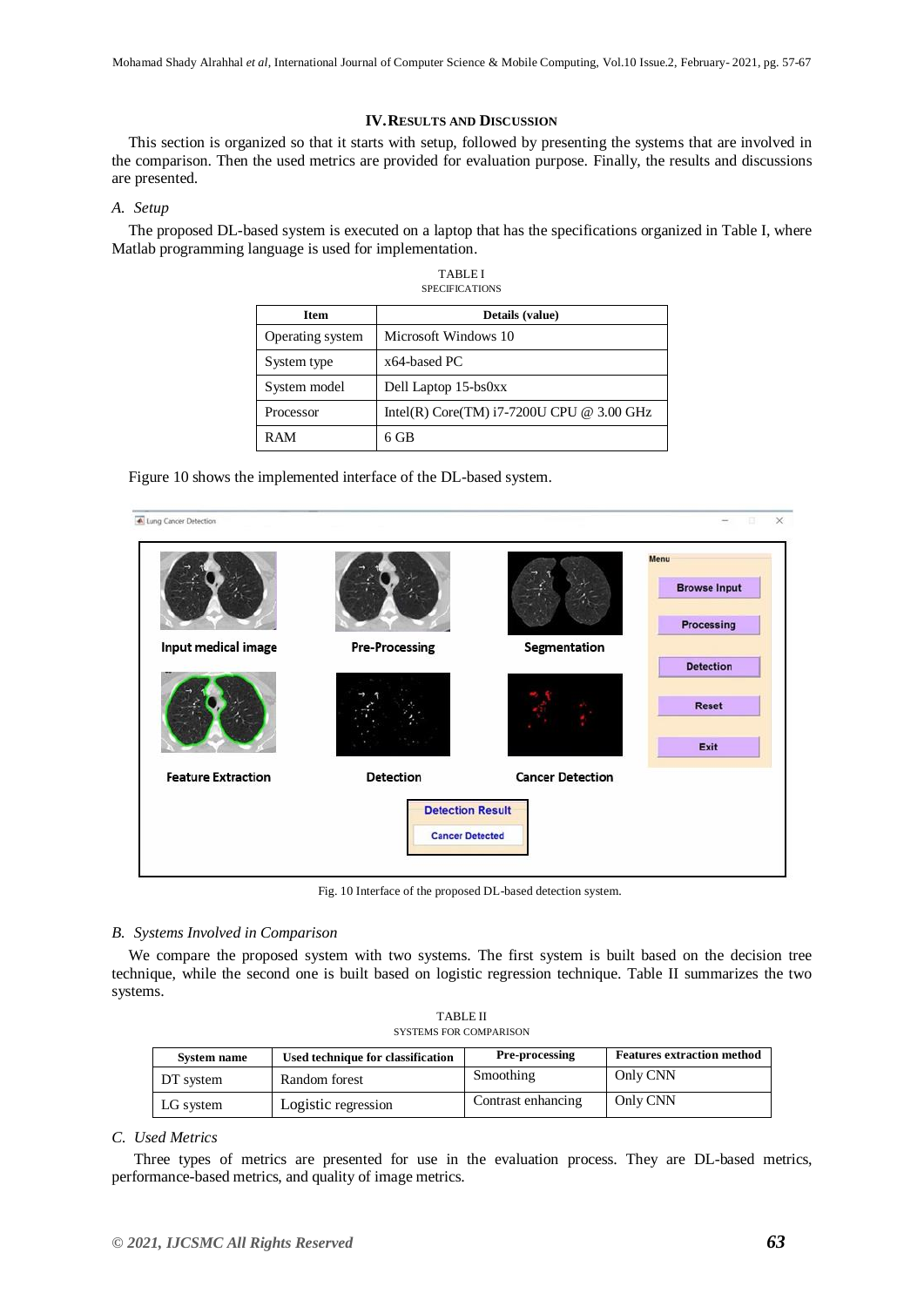For the DL-based metrics, confusion matrix is employed to draw the accuracy, sensitivity, precision, and recall metrics. The confusion matrix is given by Table III.

TABLE IIII

| <b>CONFUSION MATRIX</b>           |                         |                 |              |  |
|-----------------------------------|-------------------------|-----------------|--------------|--|
| <b>Actual class</b><br>(Predicted | <b>Confusion matrix</b> |                 |              |  |
| class)                            | X1                      | $\neg$ X1       | <b>Total</b> |  |
| X <sub>1</sub>                    | <b>True Positives</b>   | False Negatives | $TP + FN =$  |  |
|                                   | (TP)                    | (FN)            | P            |  |
| $\neg$ X1                         | False                   | True Negatives  | $FP + TN =$  |  |
|                                   | Positives (FP)          |                 |              |  |

Accuracy is the percentage of the test set images that are correctly classified. The accuracy is defined as:

$$
Acc = \frac{(TP+TN)}{number\ of\ all\ records} \tag{3}
$$

Sensitivity refers to the true positive recognition rate. It is given by:

$$
Sen = \frac{TP}{P} \tag{4}
$$

For precision, it refers to the exactness (what % of tuples that the classifier labelled as positive that are actually positive). It is given by:

$$
Pre = \frac{TP}{TP + FP} \tag{5}
$$

Recall refers to the completeness (what % of positive tuples did the classifier label as positive?). It is given by:

$$
Rec = \frac{TP}{TP + FN} \tag{6}
$$

Time of response ( $\delta$ ) is used to evaluate approaches in terms of performance. The  $\delta$  is calculated based on the total time of the four main steps that are illustrated in Figure 6 above (i.e. pre-processing, feature extraction, segmentation, and classification steps).  $\delta$  is given as:

$$
\delta = \Gamma_{pre} + \Gamma_{fext} + \Gamma_{seg} + \Gamma_{clas} \tag{7}
$$

Where  $\Gamma_{pre}$ ,  $\Gamma_{fext}$ ,  $\Gamma_{seg}$ , and  $\Gamma_{clas}$  denote the time consumed by the pre-processing, feature extraction, segmentation, and classification steps, respectively.

For quality of images metrics, we utilize the mean square error (*MSE*) and peak signal-to-noise ratio (*PSNR*) metrics. These metrics provides numerical values to measure the amount of distortion. The PSNR measures the percentage of the signal to the noise. If its value is high, the quality of the image is good. It is given by:

$$
PSNR = 20 \log_{10} \left( \frac{max_i}{MSE} \right) \tag{8}
$$

Where the MSE is given by:

$$
MSE = \frac{1}{m^2} \sum_{i=1}^{m} \sum_{j=1}^{m} ||G_{prep}^{next} - G_{prep}^{prev}||^2
$$
 (18)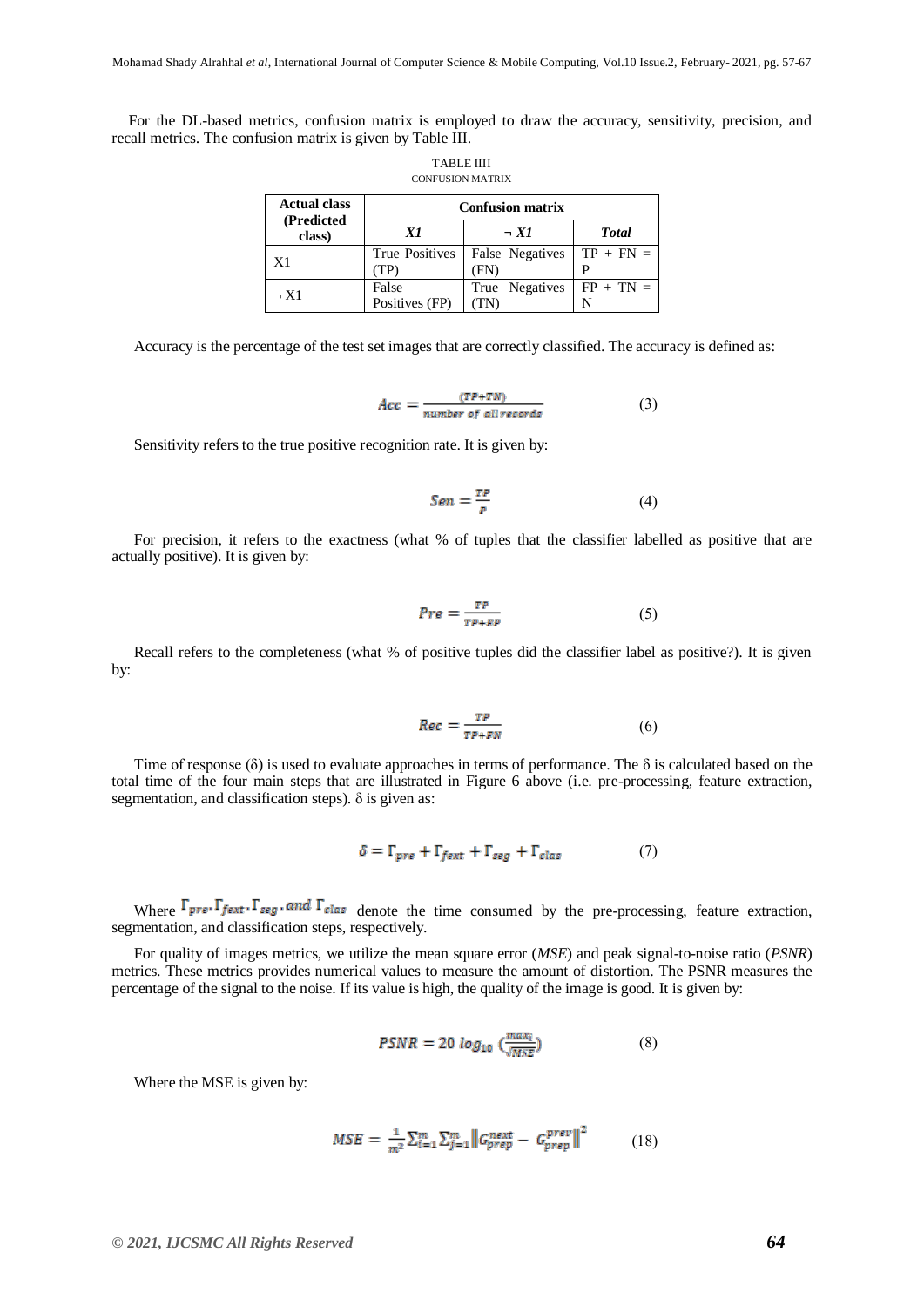Where  $G_{prep}^{next}$  and  $G_{prep}^{prev}$  denote the medical CT-scan lung images after the pre-processing step and before the pre-processing step, respectively.

### **V. EXPERIMENTAL RESULTS**

*1) Evaluation from DL-based View*: In this type of evaluation, 200 CT-scan lung images are utilized. To obtain the values of DL-based metrics, the confusion matrix is filled during conducting the experiments. Table IV shows the values of the confusion matrix*.* 

| 200 lung images        | <b>Values</b> |    |    |    |
|------------------------|---------------|----|----|----|
| 131 $(P)$<br>69(N)     | TP            | TN | FP | FN |
| RF-based system        | 107           | 57 | 25 |    |
| LG-based system        | 100           | 54 | 37 | 23 |
| ALCD (proposed system) | 133           | 69 | 19 |    |

TABLE IV VALUES OF CONFUSION MATRIX

Table V presents the values of the metrics along with the systems involved in the comparison.

|                           | <b>Metric</b> |     |     |     |
|---------------------------|---------------|-----|-----|-----|
| <b>System</b>             | Acc           | Sen | Rec | Pre |
| RF-based system           | 73%           | 84% | 63% | 75% |
| LG-based system           | 75%           | 87% | 68% | 77% |
| ALCD (proposed<br>system) | 96%           | 98% | 92% | 96% |

TABLE V VALUES OF DL-BASED METRICS

The proposed ALCD system achieves the highest values among the others. That is because of the fusion step that helps to use the most useful features extracted from both the CNN and the SIFT. The LG-based system shows better values when compared to the RF-based system. The reason behind this is related to the confusion that may happen in the decision trees due to the large number of branches in the constructed trees.

2) *Evaluation from Performance-based View:* Figure 11 shows the time consumed during the execution of the three systems, where a time counter is used to represent the time of response.



Fig. 11 Value of response time for the three systems.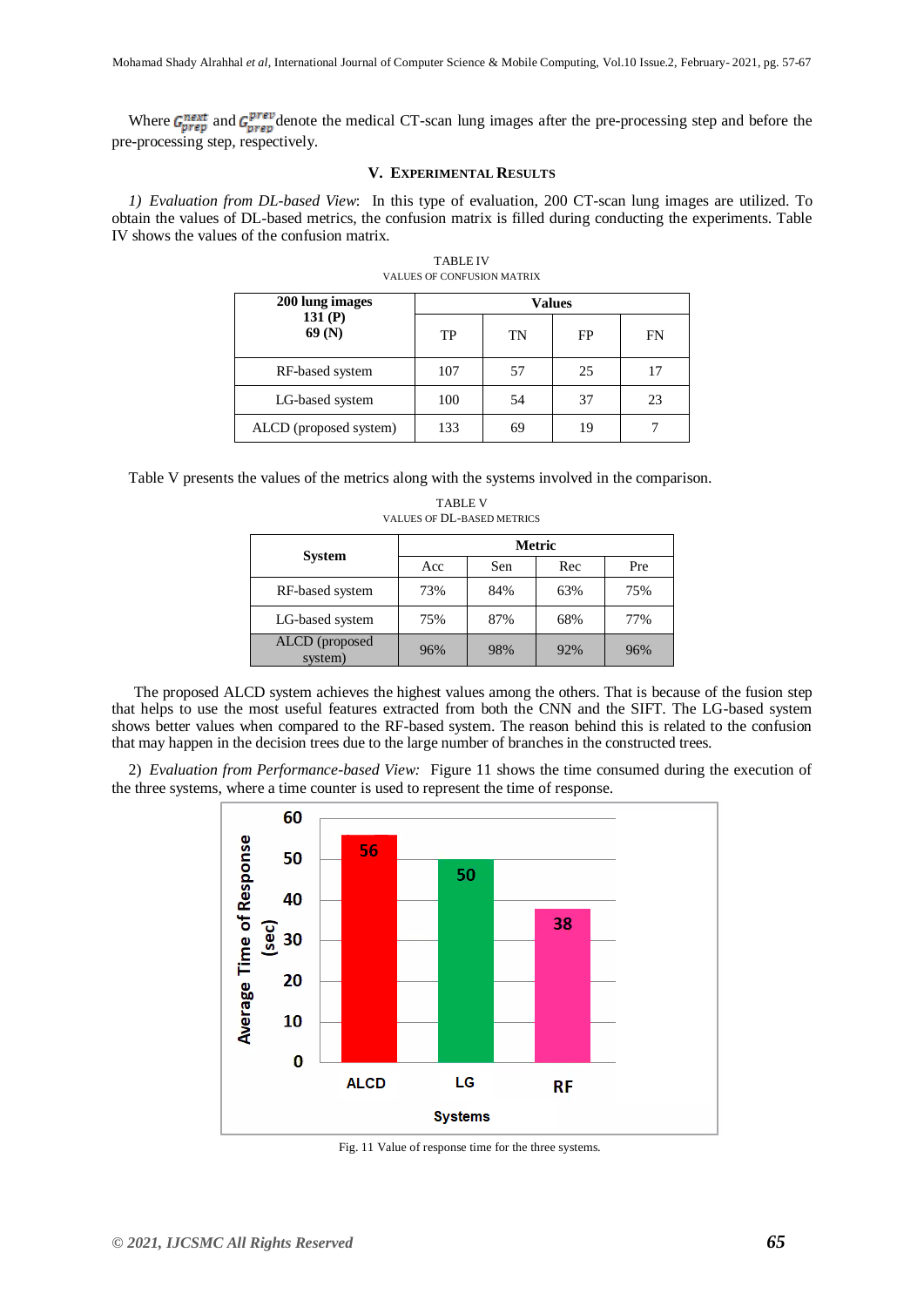As shown in Figure 11, the worst system is the proposed system (ALCD). This can be justified by the additional steps that are used to support the system (i.e., to enhance the accuracy level). The RF-based system is ranked in the top because of the fast construction of the decision trees. The LG-based system takes more time when compared to the RF-based system since it depends on mathematical functions, which requires more tome to be conducted.

3) *Evaluation from Quality of Image-based View:* Table VI shows the values of both the PSNR and the MSE for the methods used in each system for the purpose of enhancing the quality of the CT-scan lung images.

|                              | Metric   |         |  |
|------------------------------|----------|---------|--|
| <b>Noise Cleaning Method</b> | MSE      | PSNR    |  |
| Contrast enhancing           | 26.94469 | 12.463  |  |
| Smoothing                    | 30.6663  | 12.1618 |  |
| Histogram equalization       | 11.70    | 28.98   |  |

TABLE VI VALUES OF MSE AND PSNR METRICS

Table VI shows that the histogram equalization used, for enhancing the quality of the medical images, in the ALCD system hits the highest values of PSNR and the lowest values of MSRE. This reflects the highest level of quality. That is because histogram equalization technique includes operations related to soothing and contrast improving.

#### **VI.CONCLUSIONS**

Recently, detecting lung cancer using deep learning has received wide attention from researchers. Employing Deep Learning (DL) in the medical sector is very crucial due to the sensitivity of this field. This means that the low accuracy of the classification methods used for lung detection is a critical issue. This paper presents the Adoptive Lung Cancer Detection (ALCD) system, which is built based on the Convolutional Neural Networks (CNN). The ALCD system uses an effective pre-processing phase, to ensure the quality of the medical images, depending on histogram equalization technique. In addition, the CNN is fed by features extracted using Scale Invariant Feature Transform (SIFT). The proposed system shows better performance in terms of accuracy of detection (96%) when compared to the random forest and logistic regression based systems.

Limitation. The proposed system suffers from the longtime of processing due to the use of histogram equalization in the pre-processing step.

**Future work**. In future work, a parallel based approaches can be used to enhance the response time depending on distributing the training phase on many threads.

# **REFERENCES**

- [1] Brain, Kate, et al. "Impact of low-dose CT screening on smoking cessation among high-risk participants in the UK Lung Cancer Screening Trial." Thorax 72.10 (2017): 912-918.
- [2] Ardila, Diego, et al. "End-to-end lung cancer screening with three-dimensional deep learning on low-dose chest computed tomography." Nature medicine 25.6 (2019): 954-961.
- [3] Alrahhal, Mohamad Shady, and Majed Abdullah Albarrk. "A Survey of the COVID-19 Epidemic Through the Eyes of Artificial Intelligence and Deep Learning: Challenges and Research Questions." (2020).
- [4] Ciompi, Francesco, et al. "Towards automatic pulmonary nodule management in lung cancer screening with deep learning." Scientific reports 7.1 (2017): 1-11.
- [5] Coudray, Nicolas, et al. "Classification and mutation prediction from non–small cell lung cancer histopathology images using deep learning." Nature medicine 24.10 (2018): 1559-1567.
- [6] Lakshmanaprabu, S. K., et al. "Optimal deep learning model for classification of lung cancer on CT images." Future Generation Computer Systems 92 (2019): 374-382.
- [7] Clark M C, Hall L O, Goldgof D B, Velthuizen R, Murtagh F R, Silbiger M S. Automatic tumor segmentation using knowledge-based clustering. IEEE Transaction on Medical Imaging, 1998, 17(2): 187– 201
- [8] Lin D T, Yan C R. Lung nodules identification rules extraction with neural fuzzy network. In: Proceedings of the 9th International Conference on Neural Information Processing. 2002, 2049–2053